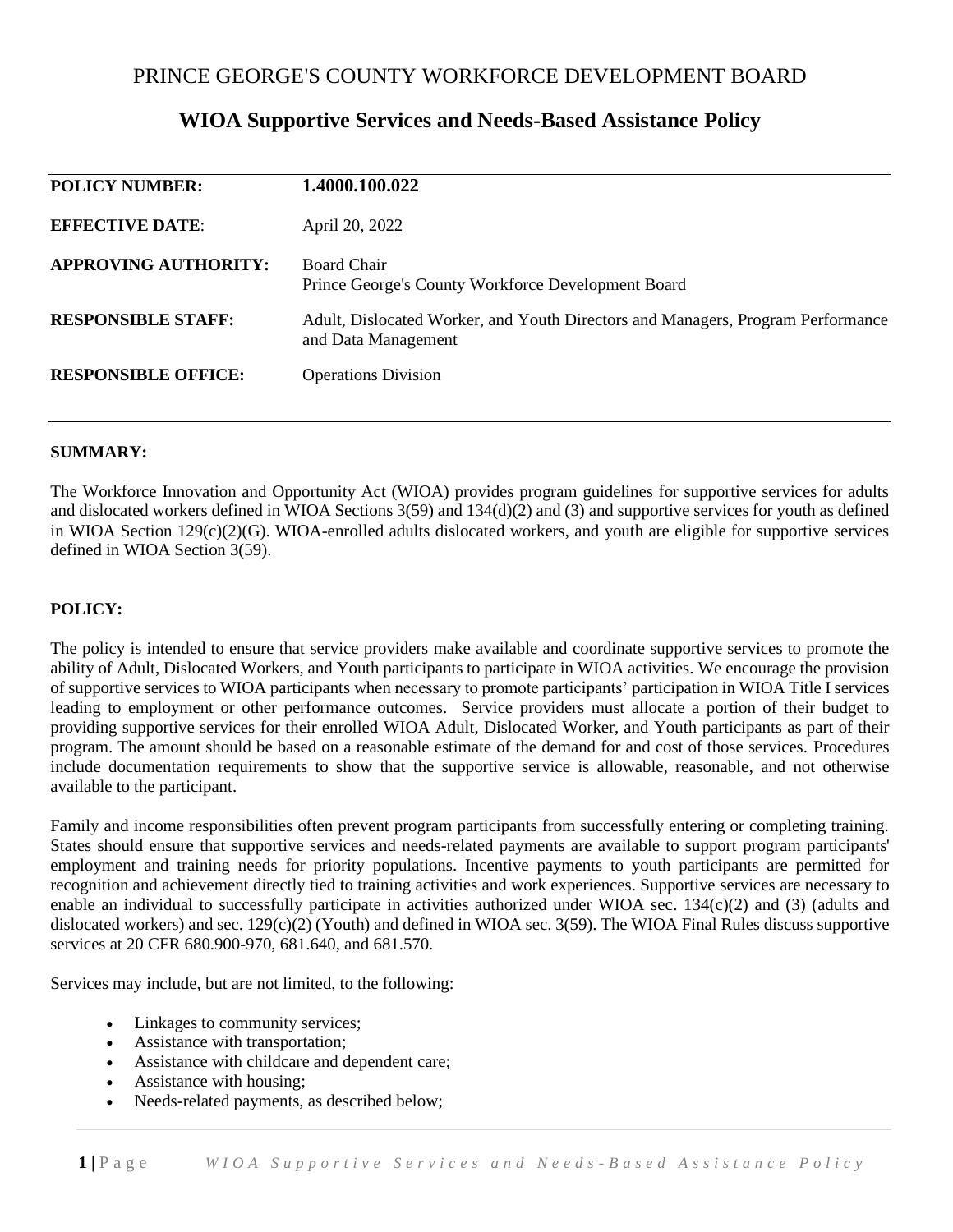- Assistance with educational testing;
- Reasonable accommodations for individuals with disabilities;
- Legal aid services;
- Referrals to health care;
- Assistance with uniforms or other appropriate work attire and work-related tools, including such items as eyeglasses, protective eye gear, and other essential safety equipment;
- Assistance with books, fees, school supplies, and other necessary items for students enrolled in
- postsecondary education classes; and
- Payments and fees for employment and training-related applications, tests, and certifications.

### **PROVISION**

Supportive services may only be provided to individuals participating in individualized career or training services through the WIOA Title I Adult and Dislocated Worker programs or who are participating in the In-School or Out-of-School Youth program and who are unable to obtain supportive services through other programs providing such services. In addition, supportive services may only be provided when they are indispensable to enabling individuals to participate in Title I activities. Youth Programs may use incentives for customers who participate in training activities and work experiences. Incentive payment must not be spent on entertainment costs.

# **REFERRAL TO SUPPORTIVE SERVICES**

The Title I-funded staff person will refer individuals seeking supportive services to community agencies that provide the type of assistance being sought. If the customer requires a service not available through a referral when said resources are exhausted, or the timeframe for assistance substantially hinders or precludes the participation in authorized WIOA Title I activities, the staff person may utilize WIOA Title I funds on behalf of the individual. Documentation must be included within the participant case file that demonstrates services being provided with WIOA funds were not available to the client through other resources or as established above.

#### **ELIGIBILITY REQUIREMENTS**

Supportive services may only be provided to individuals who are:

- Participating in programs with activities authorized under WIOA; and
- Unable to obtain supportive services through other programs providing such services; and
- Must be necessary to enable the individual to participate in individualized career services or training activities.

The following steps must be completed by the program participant requesting supportive services payments and program staff processing these requests:

- I. Participants must:
	- Provide proof of supportive service needs as indicated above
	- Provide all required documentation to program staff
- II. Program staff must:
	- Inform their WIOA customers of the availability of this assistance and its limitations
	- Complete the WIOA *Supportive Services Request* Form
	- Collect the necessary verification of need as it relates to each type of supportive service indicated above
	- Submit completed *Supportive Services Request* Form with all verification to management for the signature of approval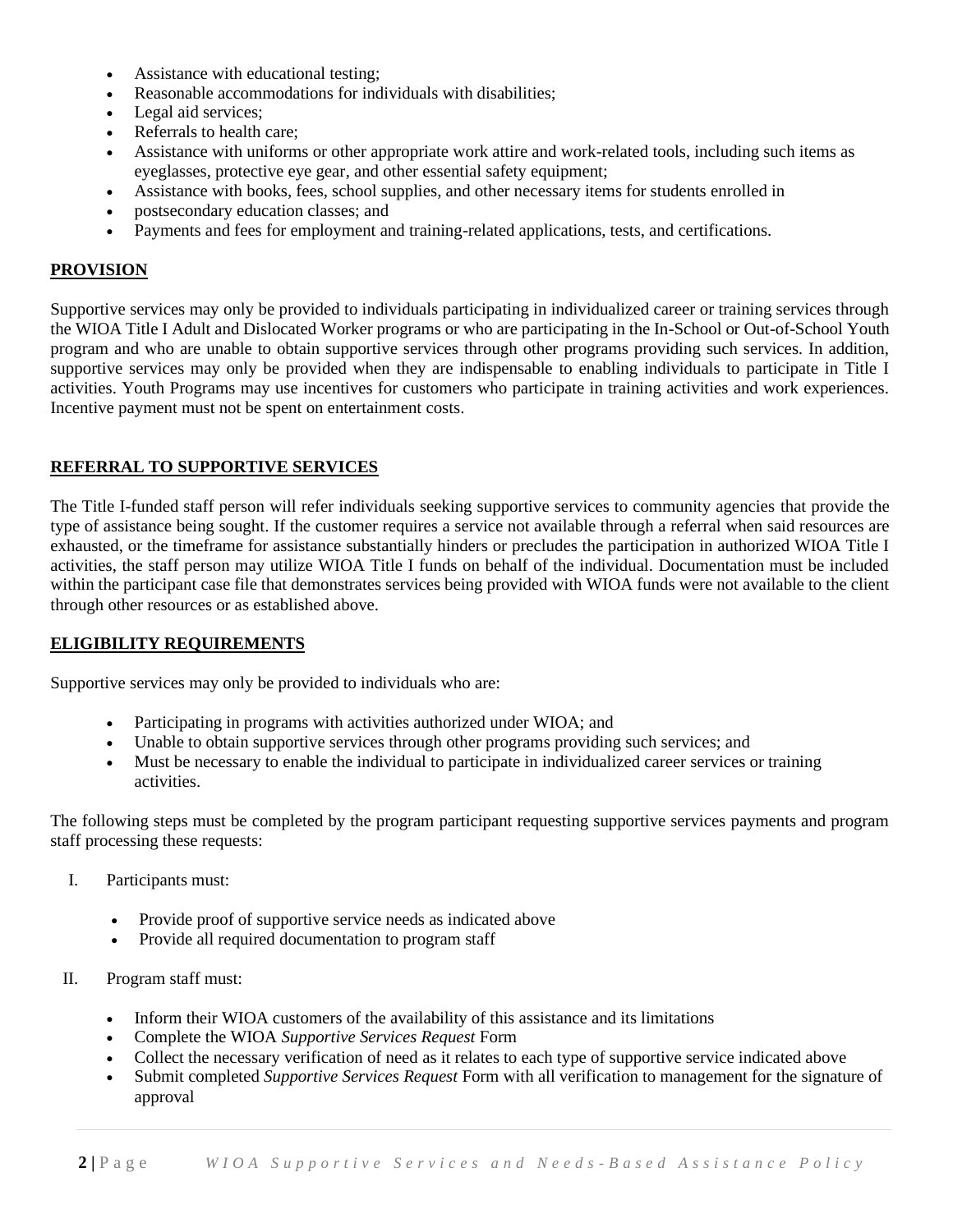- Have customers sign an acknowledgment form after receiving each approved supportive services payment as they are received
- Enter a case note and service code in MWE timely.
- Update IEP/ISS

Participants will not be approved for supportive services payments if all required supporting documentation is not provided. (*Attachment A* – *Supportive Service Request* Form)

*NOTE***:** For performance reporting purposes, supportive services do not make an individual a participant or extend participation on their own. A participant must be enrolled in training or individualized career services before and during receiving the supportive services. In the case of Youth, supportive services are allowed during follow-up.

A maximum of \$1,000.00 in financial assistance can be provided for the participants who meet the eligibility mentioned above criteria in any combination of the categories below or stated in the sub-recipient's agreement. WIOA Title I-funded Program Managers only have the authority to approve Supportive Services Payments to participants for assistance with the following services:

#### **CHILD OR DEPENDENT CARE**

When daycare costs for a child or dependent exceed the amount subsidized by the Department of Social Services, Title 1 Program assists participants with the additional costs.

To receive this payment, the dependent needing daycare must be:

- Under the age of 13;
- Under the age of 18 and physically or mentally incapable of self-care;
- A spouse who is physically or mentally incapable of self-care and has the same principal address as the program participant; or,
- A parent who is physically or mentally incapable of self-care.

**Payment Guidelines:** Supportive service payment to actively engaged program participants or those in the first two weeks of new, full-time employment should not exceed the maximum allowable amount of \$25.00 per day or the maximum weekly amount of \$125.00. Only days that the participant is in training or at work will be allowable daycare costs. Before submitting a payment request, it must be determined that the following conditions are met.

To receive childcare payments, the participant must complete ALL of the following steps:

- Apply for purchase of care subsidy through the Department of Social Services;
- Provide application results to LWDB staff;
- Provide proof that the participant has contracted with a State-approved childcare provider;
- Demonstrate evidence of need; AND,
- Document the relationship with the person in care.

To receive dependent care payments, the participant must complete ALL of the following steps:

- Provide legal proof of the adult dependent's condition that causes the need for care;
- Provide proof that the participant has contracted with a State-approved daycare provider;
- Demonstrate evidence of need: AND.
- Document the relationship with the person in care.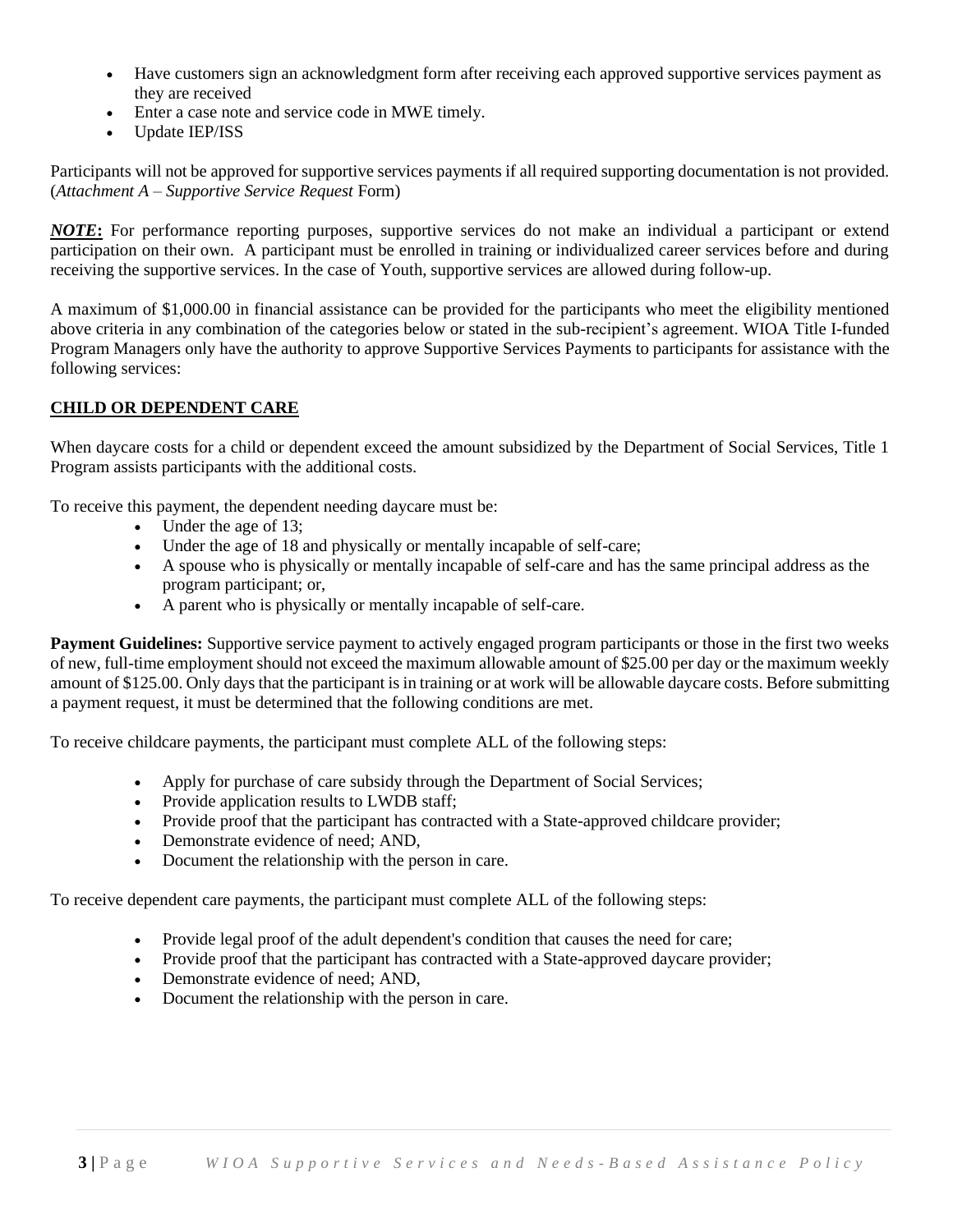# **TRANSPORTATION**

Transportation allowances are available to participants in approved training programs and or individualized career services. The transportation allowance must be related to program participation. It can cover the cost of traveling to and from job interviews or job fairs.

Transportation allowances require:

- Documentation to verify the actual distance traveled and/or a receipt for the cost of the transportation service (public transit, taxi services); and,
- Confirmation of the participant's attendance for the program(s) required to travel. Participant reimbursement must only occur after these elements are confirmed. Advance payment is not allowable to participants.
- Google Maps or MapQuest must be used to determine daily mileage. Mileage is calculated from the participant's home address to the training, interview, job fair, or job site.

Payment Guidelines: Transportation allowance can be used for public transit users, taxi service users, or drivers. Staff must collect and maintain appropriate documentation to verify the participant's covered transportation allowance.

Participating WIOA staff may cover the expenses for bus, light rail, metro subway, MARC train, taxi services, Washington Transit, or Commuter Choice Maryland for public transit users when other public transportation options are not available or practical. WOIA staff must consider the length of training and/or employment activity before selecting a transportation method.

WIOA staff may approve a travel allowance at a rate not higher than drivers' official IRS mileage rate. For example, at the date of this policy issuance, the standard is the IRS-issued mileage rate for the period in question per mile for each business mile driven.

New Hire Supportive Services: Transportation allowances are available to participants enrolled in WIOA or WIOA case closure as a support during the first two weeks of starting a new, full-time job. Participants may receive a transportation allowance to be determined on a case-by-case basis but not exceed 14 consecutive days of available users. To receive the new hire allowance, the participant will need to provide proof of employment. Staff will document the approval via case notes and add the appropriate services to the MIS system.

*NOTE***:** Participants who have soft exited the system are not eligible for the new hire allowance.

# **WORK-RELATED CLOTHING AND EQUIPMENT SUPPLIES**

Purchase of any work-related clothing and equipment supplies requires written documentation that they are not reimbursed or provided by the employer or training provider.

This category includes, but is not limited to required,

- uniforms,
- tools,
- safety equipment,
- certification/licensing exam fees,
- physicals,
- standardized work clothing or footwear, or instructional supplies.

Other allowable supportive services include and are not intended to be an exhaustive or exclusive list of permissible services.

- Assistance with translation
- Assistance with work and training related licenses and permits (cap industry-specific not to exceed \$500)
- Assistance with employment-related professional membership (cap \$250)
- Professional attire (cap \$250.00)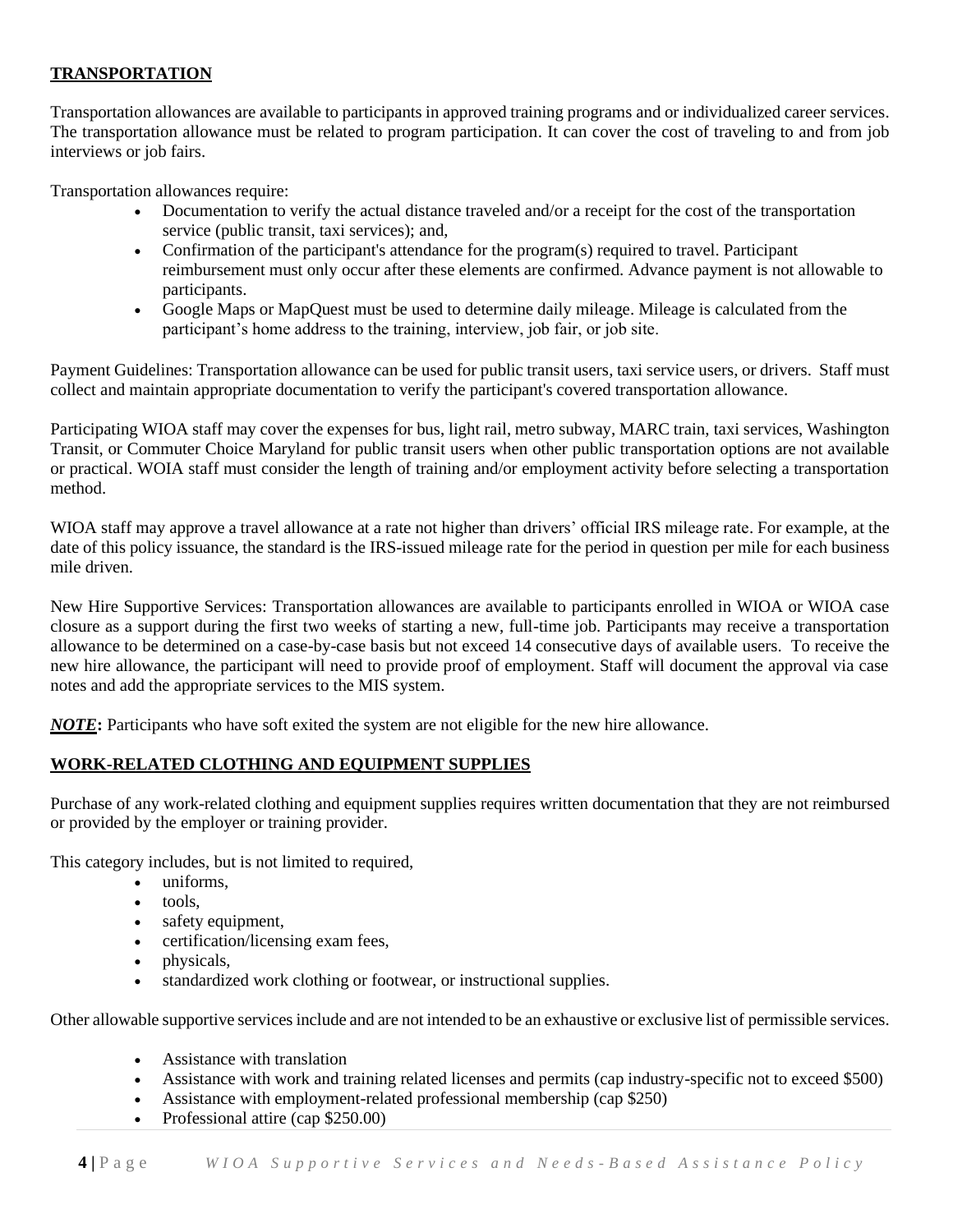#### **YOUTH TRAINING INCENTIVE**

Incentives paid with WIOA funds must be connected to achieving a milestone in the program tied to work experience, education, or training. Such incentive for achievements could include improvement marked by the accomplishment of credentials or other successful outcomes.

To receive this payment, the Youth must be:

- Enrolled under Youth Title I Program
- Tied to the goal of the specific program
- Outlined in writing before the commencement of the program that may provide incentive payments

**Payment Guidelines**: Participating providers may provide this training incentive payment to actively engaged program participants who complete an approved training program. The maximum allowable amount is based on a sub-recipient's contract.

#### **OTHER YOUTH SUPPORTIVE SERVICE**

Per TEGL 21-16, youth may also receive supportive services as a follow-up service. These program elements must be provided after the exit date to count as follow-up services. DOL recommends that when these services are provided as follow-up services, they are coded as follow-up services in MWE instead of program services provided before program exit. Management information systems differentiate follow-up services from those provided before exit. In addition, such follow-up services should be documented in the case file that they were provided as follow-up services post-exit.

#### **NEEDS-RELATED PAYMENTS**

As described in 20 CFR 680.930 through 680.970, needs-related payments provide financial assistance to participants, enabling them to participate in training. Unlike other supportive services, a participant must be enrolled in training to qualify for needs-related payments. Participants may receive needs-related payments thirty (30) days before training; Needs-related payments may be provided within local funding limitations, up to a maximum of \$250.00 per week.

Per CFR 680.940, to be eligible for needs-related payments, adults must:

- Be unemployed;
- Not qualify for, or have ceased qualifying for, unemployment compensation; and
- Be enrolled in a program of training services under WIOA sec.  $134(c)(3)$ .

Per CFR 680.950, to be eligible for needs-related payments, dislocated workers must:

- Be unemployed; and
- Have ceased to qualify for unemployment compensation or trade readjustment allowance under TAA; and
- Be enrolled in a program of training services under WIOA sec. 134(c)(3) by the end of the 13th week after the most recent layoff that resulted in a determination of the worker's eligibility as a dislocated worker, or, if later, by the end of the 8th week after the worker is informed that a short-term layoff will exceed six months; or
- Be unemployed and do not qualify for unemployment compensation or trade readjustment assistance under TAA and be enrolled in a program of training services under WIOA sec. 134(c)(3).

Participants may not exceed the maximum of \$1,000.00 for any combination of supportive services received. On a case-bycase basis, a Director has the authority to increase this limit to \$2,000.00 if the additional supportive services allocations would significantly benefit the participant's ability to continue and complete the program.

Training-related expenses for WIOA eligible adults or older youth that an Individual service agreement may cover do not count against the supportive services limit for each registered participant. Training authorization, such as ITA, ISA, and